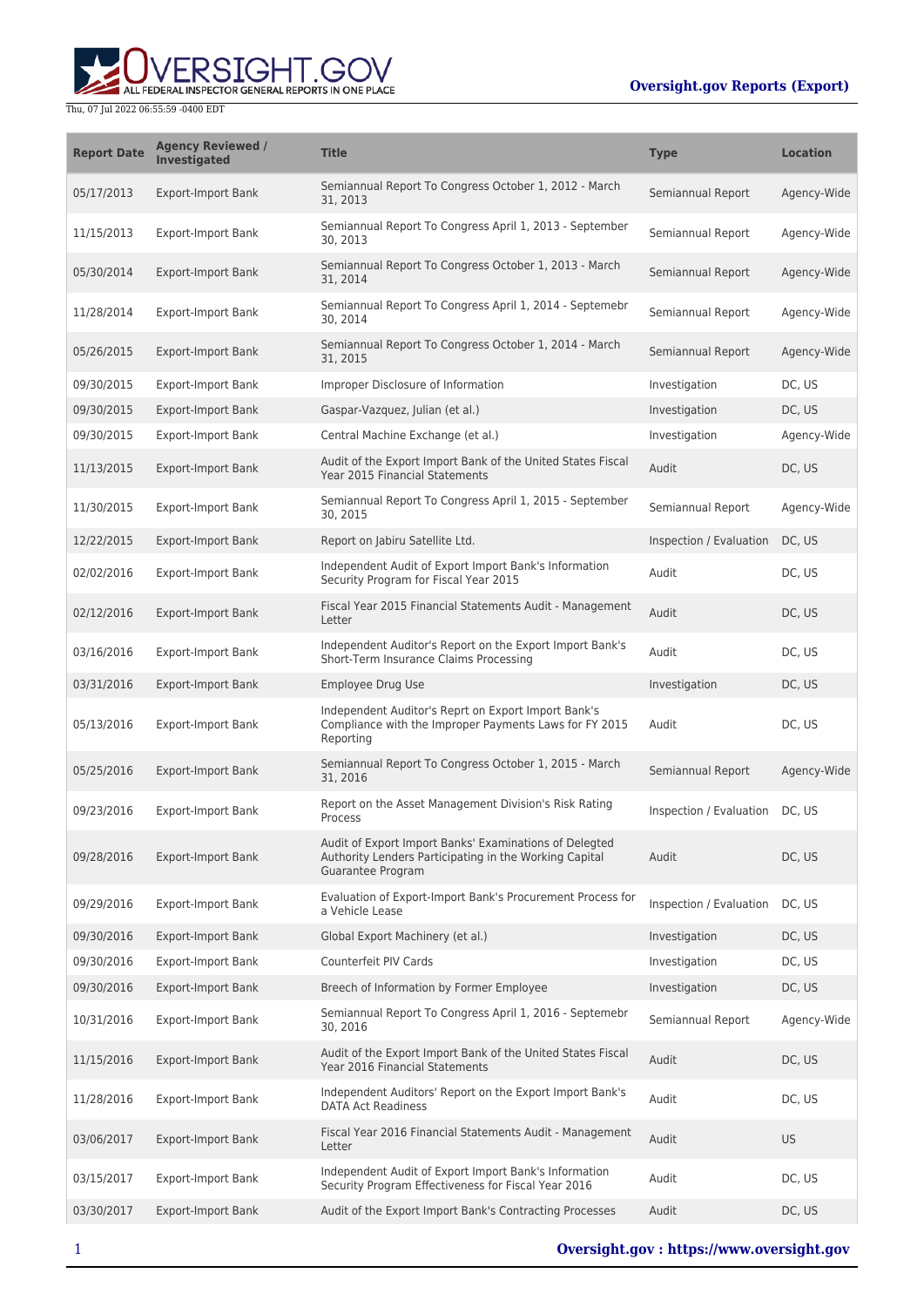

Thu, 07 Jul 2022 06:55:59 -0400 EDT

| <b>Report Date</b> | <b>Agency Reviewed /</b><br>Investigated | <b>Title</b>                                                                                                        | <b>Type</b>             | <b>Location</b> |
|--------------------|------------------------------------------|---------------------------------------------------------------------------------------------------------------------|-------------------------|-----------------|
| 03/30/2017         | <b>Export-Import Bank</b>                | Report on EXIM Bank's Activities in Preparation for and<br>During its Lapse in Authorization                        | Inspection / Evaluation | DC, US          |
| 03/30/2017         | <b>Export-Import Bank</b>                | Report on EXIM Bank's Credit Guarantee Facility Program                                                             | Inspection / Evaluation | DC, US          |
| 03/31/2017         | <b>Export-Import Bank</b>                | <b>EXIM Leave Bank</b>                                                                                              | Investigation           | DC, US          |
| 04/27/2017         | <b>Export-Import Bank</b>                | Semiannual Report To Congress October 1, 2016 - March<br>31, 2017                                                   | Semiannual Report       | Agency-Wide     |
| 05/11/2017         | <b>Export-Import Bank</b>                | Evaluation of the Export-Import Bank's Compliance with the<br>Improper Payments Laws for Fiscal Year 2016 Reporting | Inspection / Evaluation | DC, US          |
| 09/29/2017         | <b>Export-Import Bank</b>                | Audit of the Export-Import Bank's Disbursement Processes                                                            | Audit                   | DC, US          |
| 09/29/2017         | <b>Export-Import Bank</b>                | Report on EXIM Bank's Local Cost Policy and Procedures                                                              | Inspection / Evaluation | DC, US          |
| 11/08/2017         | <b>Export-Import Bank</b>                | Independent Auditor's Report on EXIM Bank's DATA Act<br>Submission                                                  | Audit                   | DC, US          |
| 11/30/2017         | <b>Export-Import Bank</b>                | Semiannual Report to Congress: April 1, 2017 - September<br>30, 2017                                                | Semiannual Report       | Agency-Wide     |
| 12/14/2017         | <b>Export-Import Bank</b>                | Audit of the Export-Import Bank of the United States Fiscal<br>Year 2017 Financial Statements                       | Audit                   | DC, US          |
| 03/08/2018         | <b>Export-Import Bank</b>                | Independent Audit of Export-Import Bank's Information<br>Security Program Effectiveness for Fiscal Year 2017        | Audit                   | DC, US          |
| 08/03/2018         | <b>Export-Import Bank</b>                | Saba Inc. (et al.)                                                                                                  | Investigation           | Agency-Wide     |
| 08/03/2018         | <b>Export-Import Bank</b>                | PCD Exports Inc                                                                                                     | Investigation           | Agency-Wide     |
| 08/03/2018         | <b>Export-Import Bank</b>                | Lion Trading (et al.)                                                                                               | Investigation           | Agency-Wide     |
| 08/03/2018         | <b>Export-Import Bank</b>                | Improper Use of Government Resources                                                                                | Investigation           | Agency-Wide     |
| 09/26/2018         | <b>Export-Import Bank</b>                | FY 17 Purchase Card Risk Assessment                                                                                 | Other                   | DC, US          |
| 09/26/2018         | <b>Export-Import Bank</b>                | Inspection of EXIM's 2014 Transaction with Kenya Airways                                                            | Inspection / Evaluation | DC, US          |
| 09/26/2018         | <b>Export-Import Bank</b>                | Audit of the Export-Import Bank's Medium-Term Early<br><b>Problem Credits</b>                                       | Audit                   | DC, US          |
| 09/30/2018         | <b>Export-Import Bank</b>                | Revoline Lubricants Ltd. (et al.)                                                                                   | Investigation           | Agency-Wide     |
| 09/30/2018         | <b>Export-Import Bank</b>                | Misuse of Leave                                                                                                     | Investigation           | Agency-Wide     |
| 09/30/2018         | <b>Export-Import Bank</b>                | Grupo Mexgraphic SA de CV                                                                                           | Investigation           | Agency-Wide     |
| 09/30/2018         | <b>Export-Import Bank</b>                | Aegis Trading and Shipping Company                                                                                  | Investigation           | Agency-Wide     |
| 11/15/2018         | <b>Export-Import Bank</b>                | Audit of the Export-Import Bank of the United States Fiscal<br>Year 2018 Financial Statements                       | Audit                   | DC, US          |
| 11/27/2018         | <b>Export-Import Bank</b>                | Evaluation of EXIM's Small Business Strategy                                                                        | Inspection / Evaluation | Agency-Wide     |
| 11/27/2018         | <b>Export-Import Bank</b>                | Evaluation of EXIM's Additionality Policy and Procedures                                                            | Inspection / Evaluation | Agency-Wide     |
| 12/03/2018         | Export-Import Bank                       | Semiannual Report to Congress April 1, 2018 to September<br>30, 2018                                                | Semiannual Report       | Agency-Wide     |
| 12/17/2018         | <b>Export-Import Bank</b>                | Fiscal Year 2018 Financial Statements Audit Management<br>Letter                                                    | Audit                   | Agency-Wide     |
| 03/13/2019         | <b>Export-Import Bank</b>                | Independent Audit of the Export-Import Bank's Information<br>Security Program Effectiveness for FY 2018             | Audit                   | Agency-Wide     |
| 03/31/2019         | <b>Export-Import Bank</b>                | Fraudulent Insurance Claim                                                                                          | Investigation           | Agency-Wide     |
| 03/31/2019         | <b>Export-Import Bank</b>                | Former EXIM Bank Employee Media Allegations of Possible<br>Conflicts of Interest                                    | Investigation           | Agency-Wide     |
| 03/31/2019         | <b>Export-Import Bank</b>                | Fraudulent Insurance Claims by Texan                                                                                | Investigation           | Agency-Wide     |
| 03/31/2019         | <b>Export-Import Bank</b>                | Possible OFAC Violation                                                                                             | Investigation           | Agency-Wide     |
| 03/31/2019         | <b>Export-Import Bank</b>                | Infrastructure Risk Management                                                                                      | Investigation           | Agency-Wide     |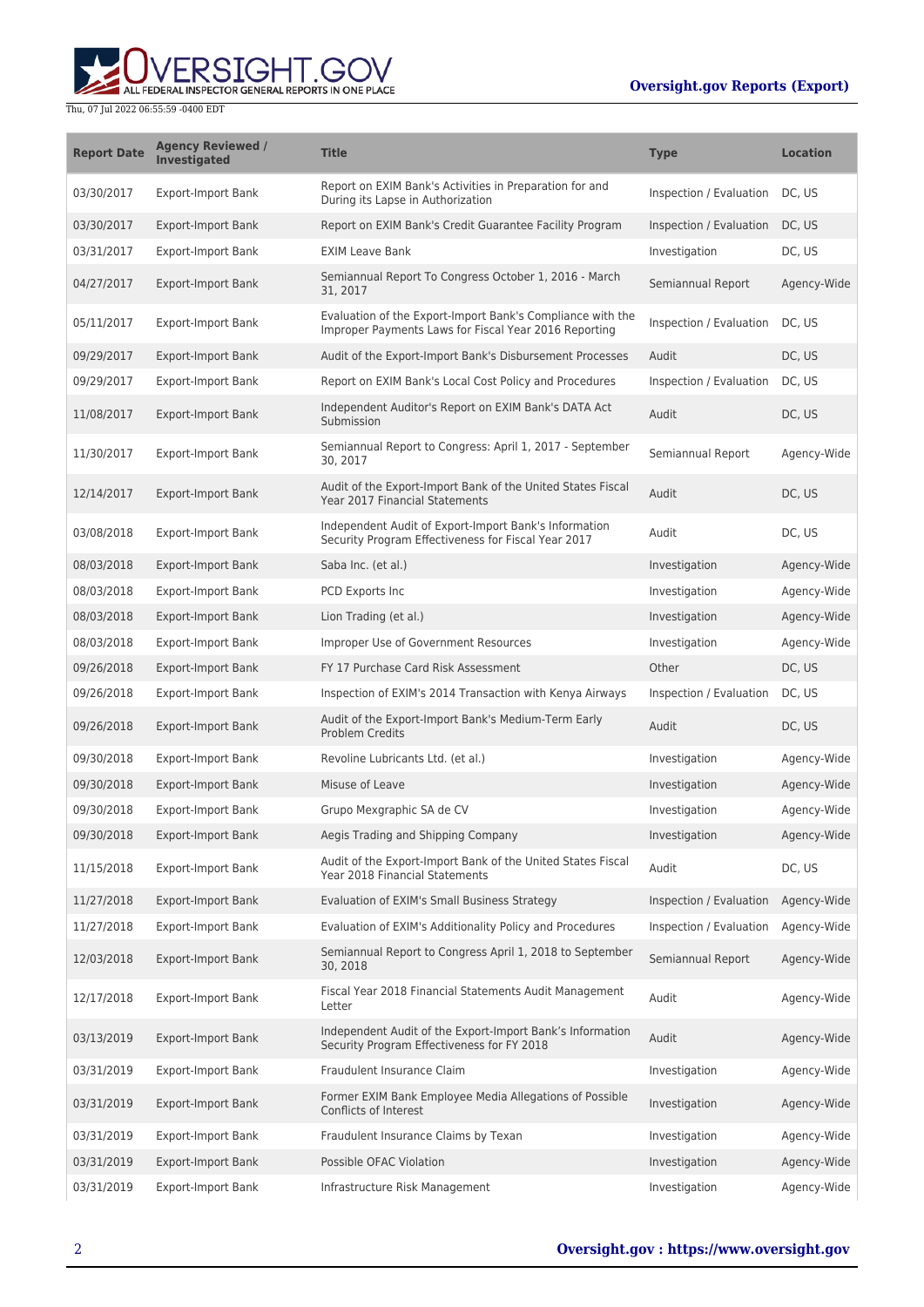

Thu, 07 Jul 2022 06:55:59 -0400 EDT

| <b>Report Date</b> | <b>Agency Reviewed /</b><br>Investigated | <b>Title</b>                                                                                                                         | <b>Type</b>             | <b>Location</b> |
|--------------------|------------------------------------------|--------------------------------------------------------------------------------------------------------------------------------------|-------------------------|-----------------|
| 05/20/2019         | <b>Export-Import Bank</b>                | Independent Auditors' Report on Export-Import Bank's FY<br>2018 Payment Integrity                                                    | Audit                   | Agency-Wide     |
| 05/23/2019         | <b>Export-Import Bank</b>                | EXIM's Implementation of Key Provisions of the 2015<br>Reform and Reauthorization Act                                                | Other                   | Agency-Wide     |
| 05/29/2019         | <b>Export-Import Bank</b>                | SEMIANNUAL REPORT TO CONGRESS October 1, 2018 to<br>March 31, 2019                                                                   | Semiannual Report       | Agency-Wide     |
| 06/19/2019         | <b>Export-Import Bank</b>                | Evaluation of EXIM's Credit Loss Factor Model and Loss<br><b>Reserve Process</b>                                                     | Inspection / Evaluation | Agency-Wide     |
| 08/29/2019         | <b>Export-Import Bank</b>                | Report on Transportation Portfolio Management Division's<br><b>Risk Rating</b>                                                       | Inspection / Evaluation | Agency-Wide     |
| 08/29/2019         | <b>Export-Import Bank</b>                | Report on Portfolio Risk and Loss Reserve Allocation Policies                                                                        | Inspection / Evaluation | Agency-Wide     |
| 08/29/2019         | <b>Export-Import Bank</b>                | Evaluation of Risk Management Procedures and Chief Risk<br><b>Officer Responsibilities</b>                                           | Inspection / Evaluation | Agency-Wide     |
| 09/19/2019         | <b>Export-Import Bank</b>                | Risk Assessment of EXIM's Purchase Card Program                                                                                      | Other                   | Agency-Wide     |
| 09/30/2019         | <b>Export-Import Bank</b>                | Fraudulent Financial Affidavit                                                                                                       | Investigation           | Agency-Wide     |
| 09/30/2019         | <b>Export-Import Bank</b>                | <b>Bernd Rind</b>                                                                                                                    | Investigation           | Agency-Wide     |
| 09/30/2019         | <b>Export-Import Bank</b>                | Misuse of Position                                                                                                                   | Investigation           | Agency-Wide     |
| 09/30/2019         | <b>Export-Import Bank</b>                | Expired Letter of Interest                                                                                                           | Investigation           | Agency-Wide     |
| 09/30/2019         | <b>Export-Import Bank</b>                | Metalwork & Stamping, S.A. de C.V.                                                                                                   | Investigation           | Agency-Wide     |
| 09/30/2019         | <b>Export-Import Bank</b>                | Identity Theft by Unknown Ugandan Company                                                                                            | Investigation           | Agency-Wide     |
| 09/30/2019         | <b>Export-Import Bank</b>                | Fraudulent Transactions and Loan Kiting Scheme by Miami<br>Exporter                                                                  | Investigation           | Agency-Wide     |
| 11/08/2019         | <b>Export-Import Bank</b>                | Independent Auditors' Report on EXIM's DATA Act<br>Submission                                                                        | Audit                   | Agency-Wide     |
| 11/13/2019         | <b>Export-Import Bank</b>                | Audit of EXIM's Fiscal Year 2019 Financial Statements                                                                                | Audit                   | Agency-Wide     |
| 11/14/2019         | <b>Export-Import Bank</b>                | Fiscal Year 2019 Financial Statements Audit Management<br>Letter                                                                     | Audit                   | Agency-Wide     |
| 11/29/2019         | <b>Export-Import Bank</b>                | Semiannual Report to Congress: April 1, 2019 to September<br>30, 2019                                                                | Semiannual Report       | Agency-Wide     |
| 12/02/2019         | <b>Export-Import Bank</b>                | Evaluation of EXIM's Portfolio Risk Management Procedures<br>and CRO Responsibilities                                                | Inspection / Evaluation | Agency-Wide     |
| 01/13/2020         | <b>Export-Import Bank</b>                | Independent Audit of EXIM's Information Security Program<br><b>Effectiveness for Fiscal Year 2019</b>                                | Audit                   | Agency-Wide     |
| 05/11/2020         | <b>Export-Import Bank</b>                | Independent Auditors' Report on EXIM's FY 2019 Payment<br>Integrity Annual Reporting Compliance with Improper<br><b>Payment Laws</b> | Audit                   | Agency-Wide     |
| 05/29/2020         | <b>Export-Import Bank</b>                | Semiannual Report to Congress: October 1, 2019 to March<br>31, 2020                                                                  | Semiannual Report       | Agency-Wide     |
| 09/30/2020         | <b>Export-Import Bank</b>                | Alleged Influence to Advance a Transaction                                                                                           | Investigation           | Agency-Wide     |
| 09/30/2020         | <b>Export-Import Bank</b>                | Alleged Influence for a Contract                                                                                                     | Investigation           | Agency-Wide     |
| 09/30/2020         | <b>Export-Import Bank</b>                | False Statements Involving a Working Capital Guarantee                                                                               | Investigation           | Agency-Wide     |
| 09/30/2020         | <b>Export-Import Bank</b>                | Theft by Unknown Ugandan Company                                                                                                     | Investigation           | Agency-Wide     |
| 09/30/2020         | Export-Import Bank                       | False Claim Involving Export Credit Insurance Policy                                                                                 | Investigation           | Agency-Wide     |
| 09/30/2020         | <b>Export-Import Bank</b>                | Potential Release of PII                                                                                                             | Investigation           | Agency-Wide     |
| 09/30/2020         | <b>Export-Import Bank</b>                | Alleged Contract Improprieties                                                                                                       | Investigation           | Agency-Wide     |
| 09/30/2020         | Export-Import Bank                       | Audit of EXIM's Suspension and Debarment Program                                                                                     | Audit                   | Agency-Wide     |
| 10/22/2020         | <b>Export-Import Bank</b>                | DOJ Press Release: Maryland Woman Sentenced to Federal<br>Prison After Obstructing Justice in Cyber Fraud Investigation              | Investigation           | Agency-Wide     |